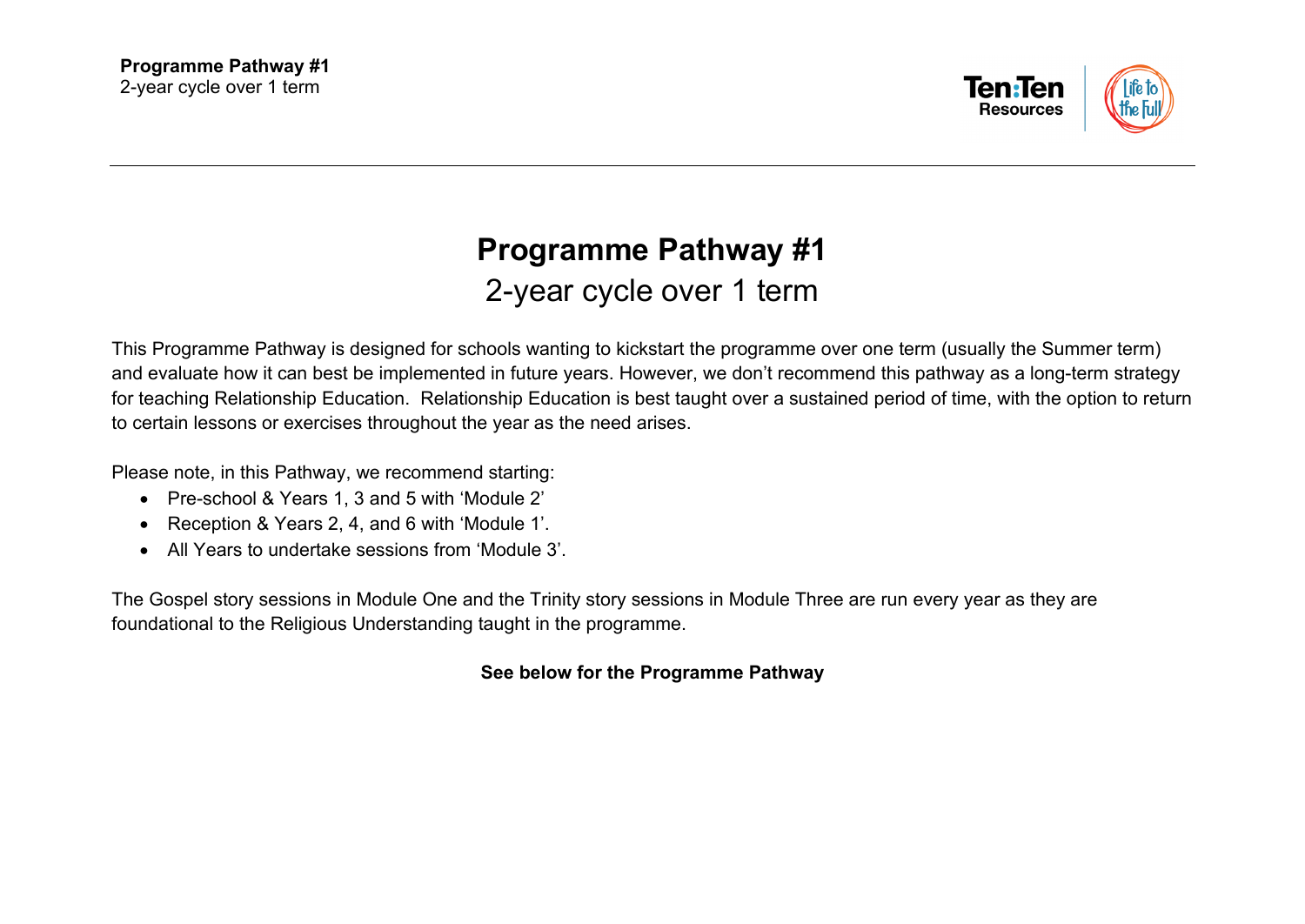

## **Teacher Training & Parent Communication**

Before starting the programme, please allow at least 3 weeks for preparation to include:

| <b>Teacher Training</b>                                 |
|---------------------------------------------------------|
| <b>Online Teacher Training Tool</b>                     |
| 3 x after-school training sessions<br>(30 minutes each) |
| <b>Parent Communication</b>                             |
| <b>Parent Consultation Tool</b>                         |
| <b>Parents' Session</b>                                 |
| <b>Online Parent Portal</b>                             |

**On the following pages, you will find Programme Pathways for EYFS to Year 6.**

Each pathway fits into a 5-6 week term.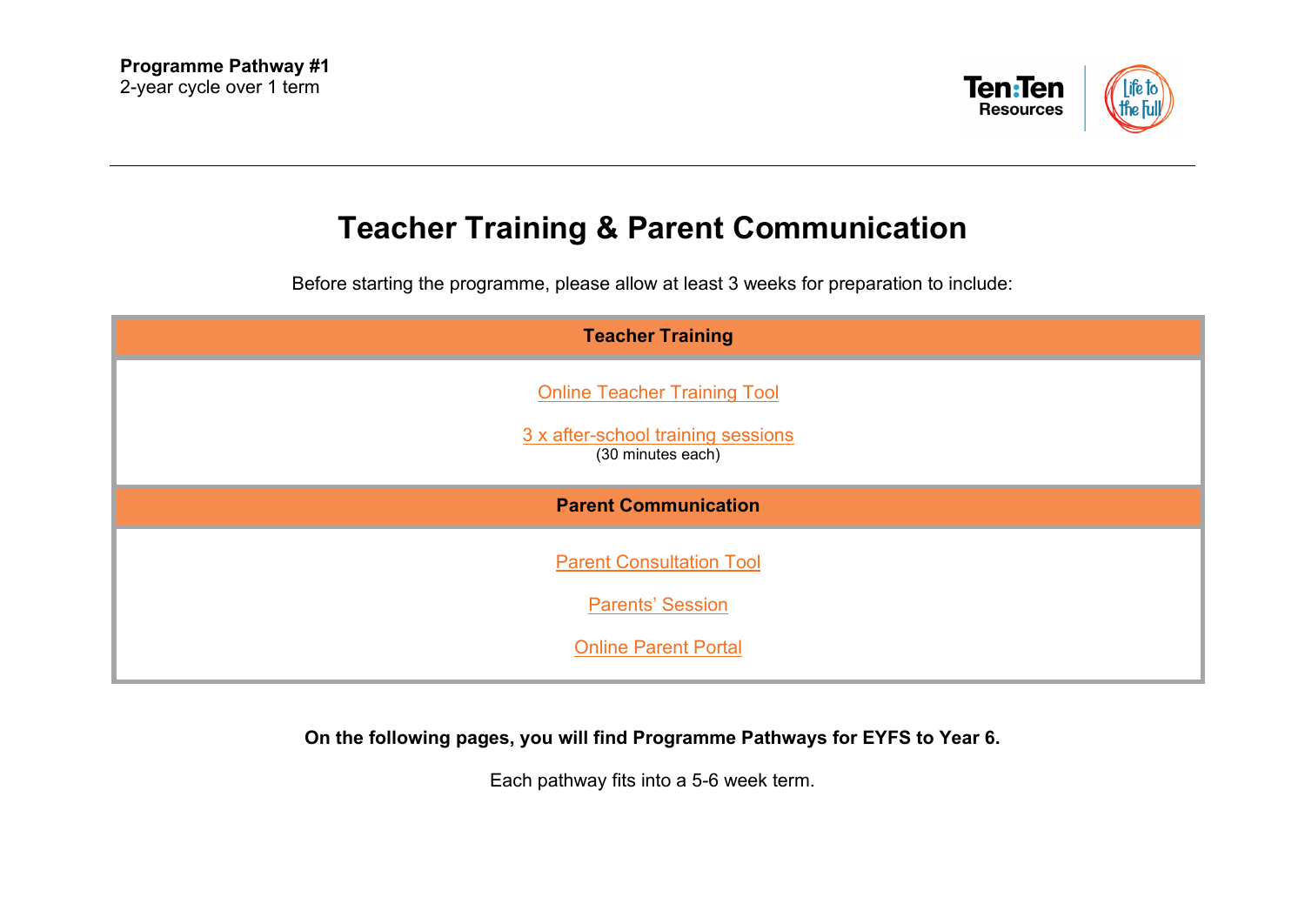

| <b>Week</b>    | <b>Module and Unit</b> | <b>Session Title</b>                 | <b>Session Length (approx.)</b>    |
|----------------|------------------------|--------------------------------------|------------------------------------|
| 1              | EYFS, Module 1, Unit 1 | Story Sessions: Handmade With Love   | 5 x 15-minute sessions over 5 days |
| $\overline{2}$ | EYFS, Module 2, Unit 1 | Session 1: Role Model                | 2 x 15-minute sessions             |
|                | EYFS, Module 2, Unit 2 | Session 1: Who's Who?                | 15 minutes                         |
| 3              |                        | Session 2: You've Got a Friend in Me | 15 minutes                         |
|                |                        | <b>Session 3: Forever Friends</b>    | 15 minutes                         |
|                | EYFS, Module 2, Unit 3 | Session 1: Safe Inside and Out       | 15 minutes                         |
|                |                        | Session 2: My Body, My Rules         | 15 minutes                         |
| 3 & 4          |                        | Session 3: Feeling Poorly            | 15 minutes                         |
|                |                        | Session 4: People Who Help Us        | 15 minutes                         |
| 5              | EYFS, Module 3, Unit 1 | Session 1: God is Love               | 15 minutes                         |
|                |                        | Session 2: Loving God, Loving Others | 15 minutes                         |
|                | EYFS, Module 3, Unit 2 | Session 1: Me, You, Us               | 15 minutes                         |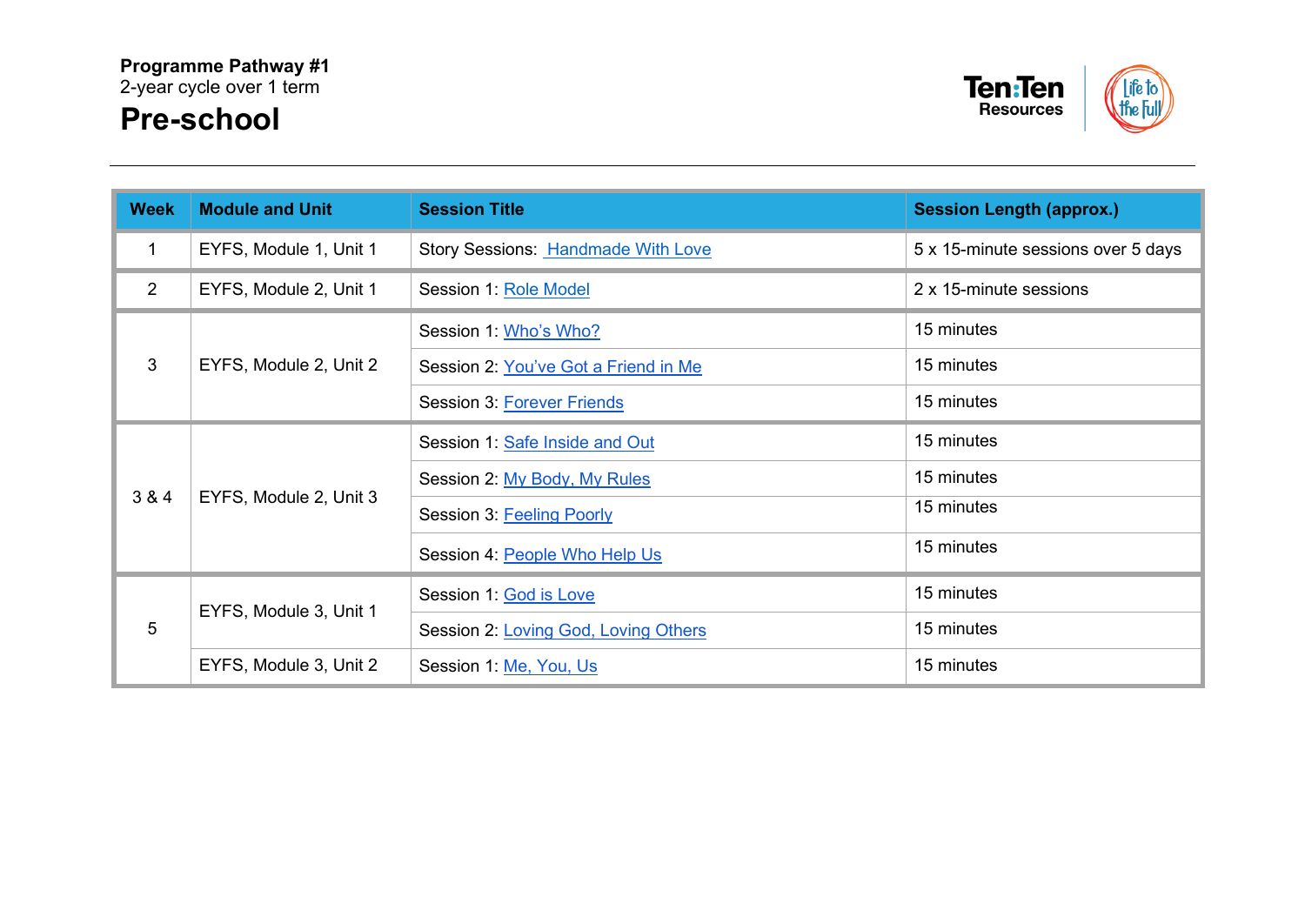

| <b>Week</b> | <b>Module and Unit</b> | <b>Session Title</b>                        | <b>Session Length (approx.)</b>    |
|-------------|------------------------|---------------------------------------------|------------------------------------|
| 1           | EYFS, Module 1, Unit 1 | <b>Story Sessions: Handmade With Love</b>   | 5 x 15-minute sessions over 5 days |
|             | EYFS, Module 1, Unit 2 | Session 1: <b>  Am Me</b>                   | 15 minutes                         |
| 2           |                        | Session 2: Heads, Shoulders, Knees and Toes | 15 minutes                         |
|             |                        | Session 3: Ready Teddy?                     | 15 minutes                         |
| 3 & 4       | EYFS, Module 1, Unit 3 | Session 1:   Like, You Like, We All Like!   | 15 minutes                         |
|             |                        | Session 2: Good Feelings, Bad Feelings      | 15 minutes                         |
|             |                        | Session 3: Let's Get Real                   | 15 minutes                         |
| 4           | EYFS, Module 1, Unit 4 | Session 1: Growing Up                       | 15 minutes                         |
| 5           | EYFS, Module 1, Unit 1 | Session 1: God is Love                      | 15 minutes                         |
|             |                        | Session 2: Loving God, Loving Others        | 15 minutes                         |
|             | EYFS, Module 1, Unit 2 | Session 1: Me, You, Us                      | 15 minutes                         |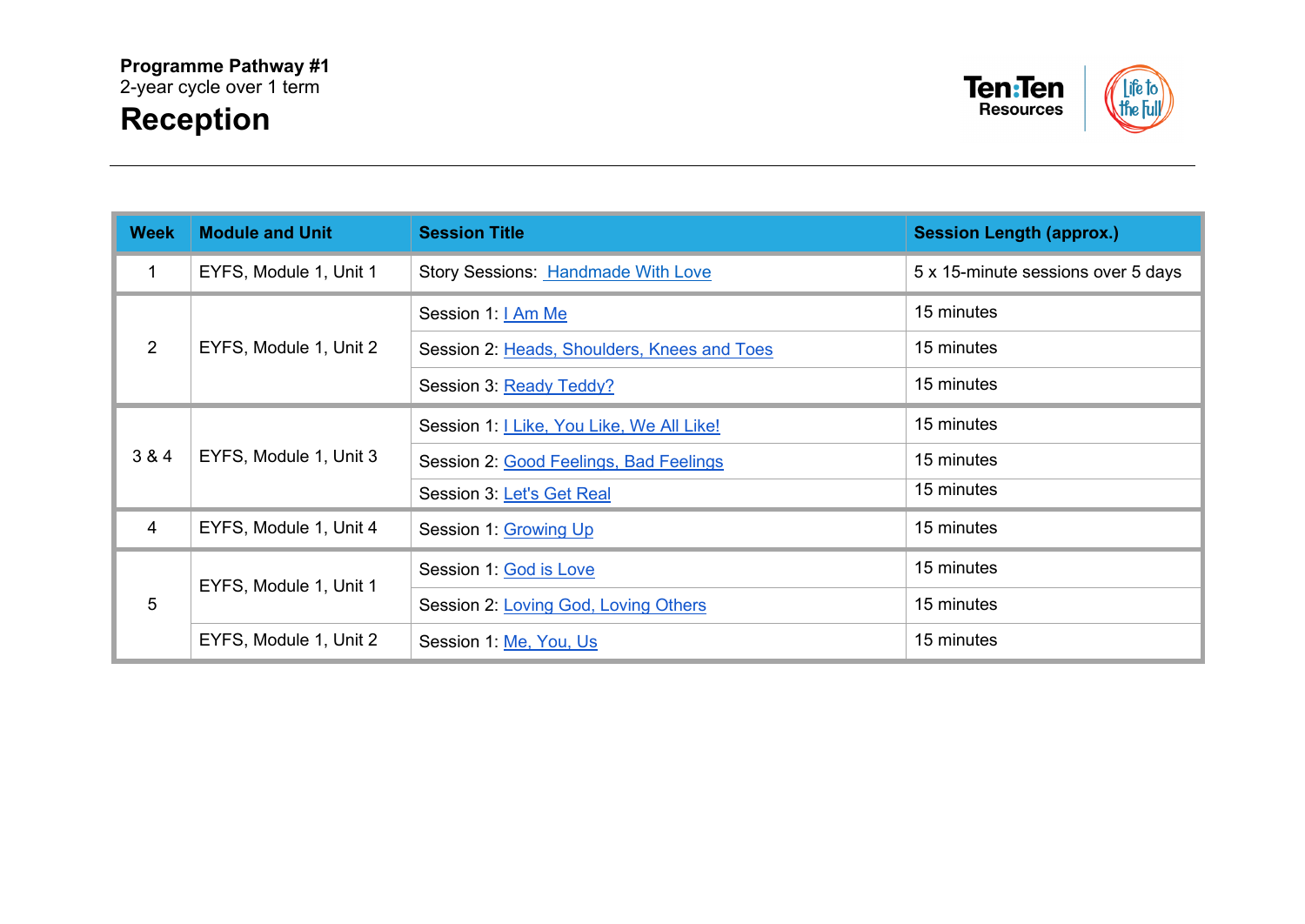

| <b>Week</b> | <b>Module and Unit</b> | <b>Session Title</b>                    | <b>Session Length (approx.)</b>           |
|-------------|------------------------|-----------------------------------------|-------------------------------------------|
| 1           | KS1, Module 1, Unit 1  | Story Sessions: Let the Children Come   | 5 x 10-minute sessions over 5 days        |
| 2           | KS1, Module 2, Unit 1  | Session 1: God Loves You                | 40 minutes                                |
|             | KS1, Module 2, Unit 2  | Session 1: Special People               | 30 minutes                                |
| 3           |                        | Session 2: Treat Others Well            | 35 minutes                                |
|             |                        | Session 3:  And Say Sorry               | 30 minutes                                |
|             | KS1, Module 2, Unit 3  | Session 1: Being Safe                   | 35 minutes                                |
|             |                        | Session 2: Good Secrets and Bad Secrets | 35 minutes                                |
| 4 & 5       |                        | Session 3: Physical Contact             | 45 minutes (or 2 x 25 minutes)            |
|             |                        | Session 4: Harmful Substances           | 30 minutes                                |
|             |                        | Session 5: Can You Help Me?             | 40 minutes (can be split into 2 sessions) |
| 6           | KS1, Module 3, Unit 1  | Session 1: Three in One                 | 25 minutes                                |
|             |                        | Session 2: Who Is My Neighbour?         | 30 minutes                                |
|             | KS1, Module 3, Unit 2  | Session 1: The Communities We Live In   | 35 minutes                                |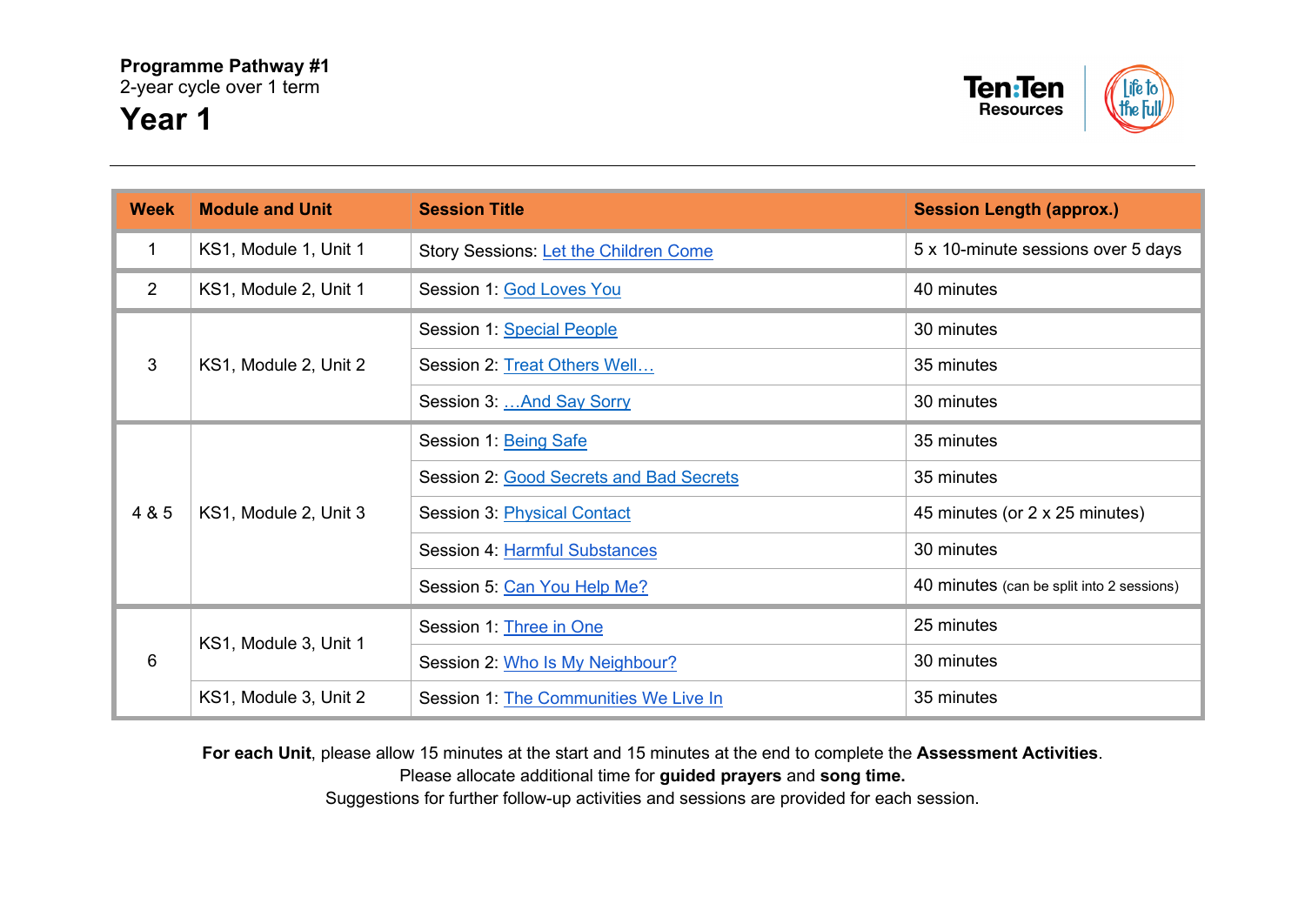

| <b>Week</b> | <b>Module and Unit</b> | <b>Session Title</b>                    | <b>Session Length (approx.)</b>    |
|-------------|------------------------|-----------------------------------------|------------------------------------|
| $\mathbf 1$ | KS1, Module 1, Unit 1  | Story Sessions: Let the Children Come   | 5 x 10-minute sessions over 5 days |
|             | KS1, Module 1, Unit 2  | Session 1: <u>I am Unique</u>           | 30 minutes                         |
| 2           |                        | Session 2: Girls and Boys               | 30-40 minutes                      |
|             |                        | Session 3 & 4: Clean & Healthy          | 40 minutes (2 sessions)            |
| 3           | KS1 Module 1, Unit 3   | Session 1: Feelings, Likes and Dislikes | 40 minutes                         |
|             |                        | Session 2: Feeling Inside Out           | 30 minutes                         |
|             |                        | Session 3: Super Susie Gets Angry       | 40 minutes                         |
| 4           | KS1 Module 1 Unit 4    | Session 1: The Cycle of Life            | 30 minutes                         |
| 5           | KS1, Module 3, Unit 1  | Session 1: Three in One                 | 25 minutes                         |
|             |                        | Session 2: Who Is My Neighbour?         | 30 minutes                         |
|             | KS1, Module 3, Unit 2  | Session 1: The Communities We Live In   | 35 minutes                         |

**For each Unit**, please allow 15 minutes at the start and 15 minutes at the end to complete the **Assessment Activities**.

Please allocate additional time for **guided prayers** and **song time.**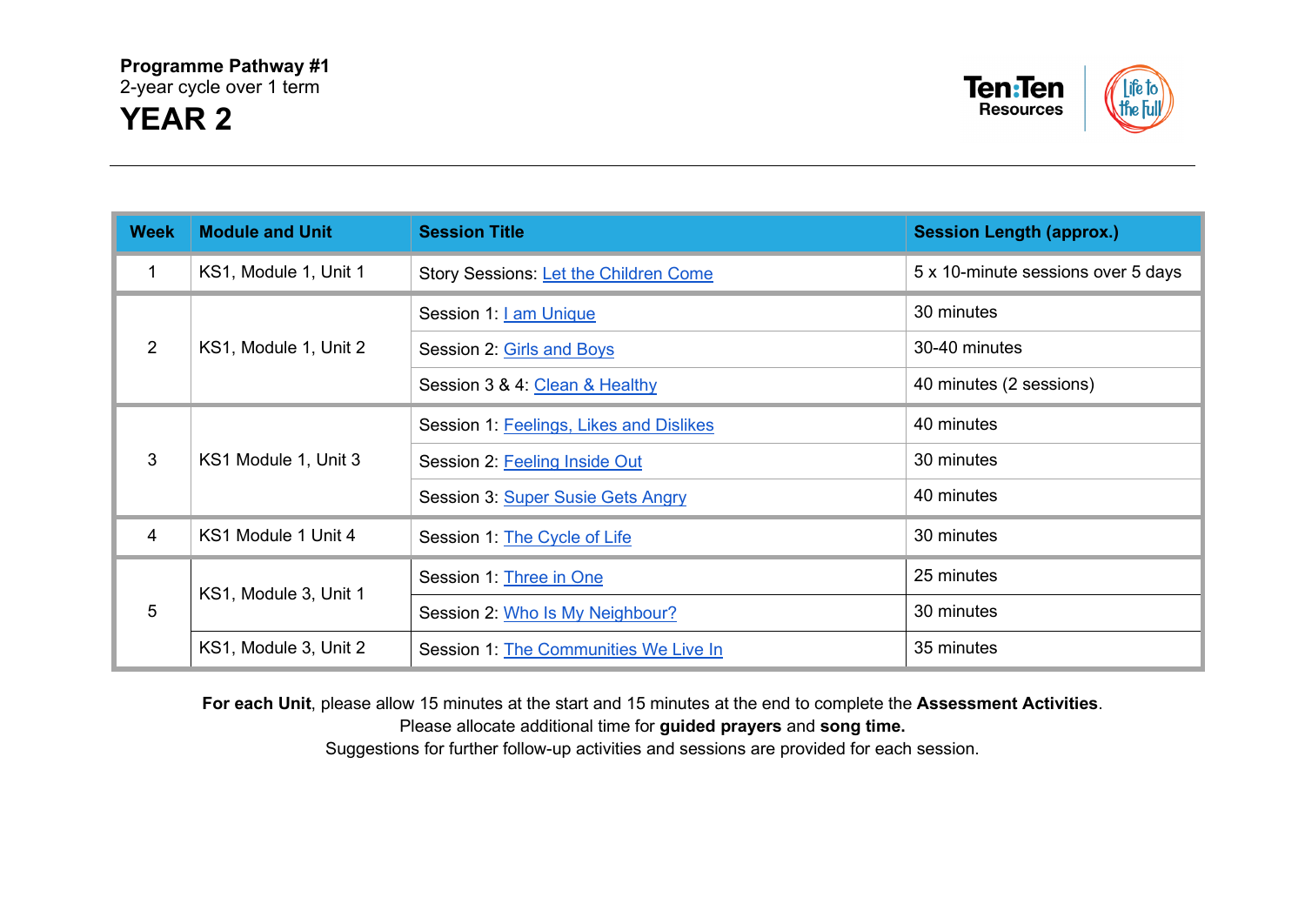



| <b>Week</b> | <b>Module and Unit</b> | <b>Session Title</b>                  | <b>Session Length (approx.)</b>    |
|-------------|------------------------|---------------------------------------|------------------------------------|
| 1           | LKS2 Module 1, Unit 1  | Session 1: Get Up!                    | 5 x 15-minute sessions over 5 days |
|             |                        | Session 2: The Sacraments             | 45 minutes                         |
| 2           | LKS2 Module 2, Unit 1  | Story Sessions: Jesus, My Friend      | 5 x 15-minute sessions over 5 days |
| 3           |                        | Session 1: Friends, Family and Others | 45 minutes                         |
|             | LKS2 Module 2, Unit 2  | Session 2: When Things Feel Bad       | 45 minutes                         |
|             | LKS2 Module 2, Unit 3  | Session 1: Sharing Online             | 45 minutes                         |
|             |                        | Session 2: Chatting Online            | 45 minutes                         |
| 4 & 5       |                        | Session 3: Safe in My Body            | 45 minutes                         |
|             |                        | Session 4: Drugs, Alcohol and Tobacco | 45 minutes                         |
|             |                        | Session 5: First Aid Heroes           | 45 minutes                         |
| 6           | LKS2 Module 3, Unit 1  | Session 1: A Community of Love        | 30 minutes                         |
|             |                        | Session 2: What is the Church?        | 45 minutes                         |
|             | LKS2 Module 3, Unit 2  | Session 1: How Do I Love Others?      | 50 minutes                         |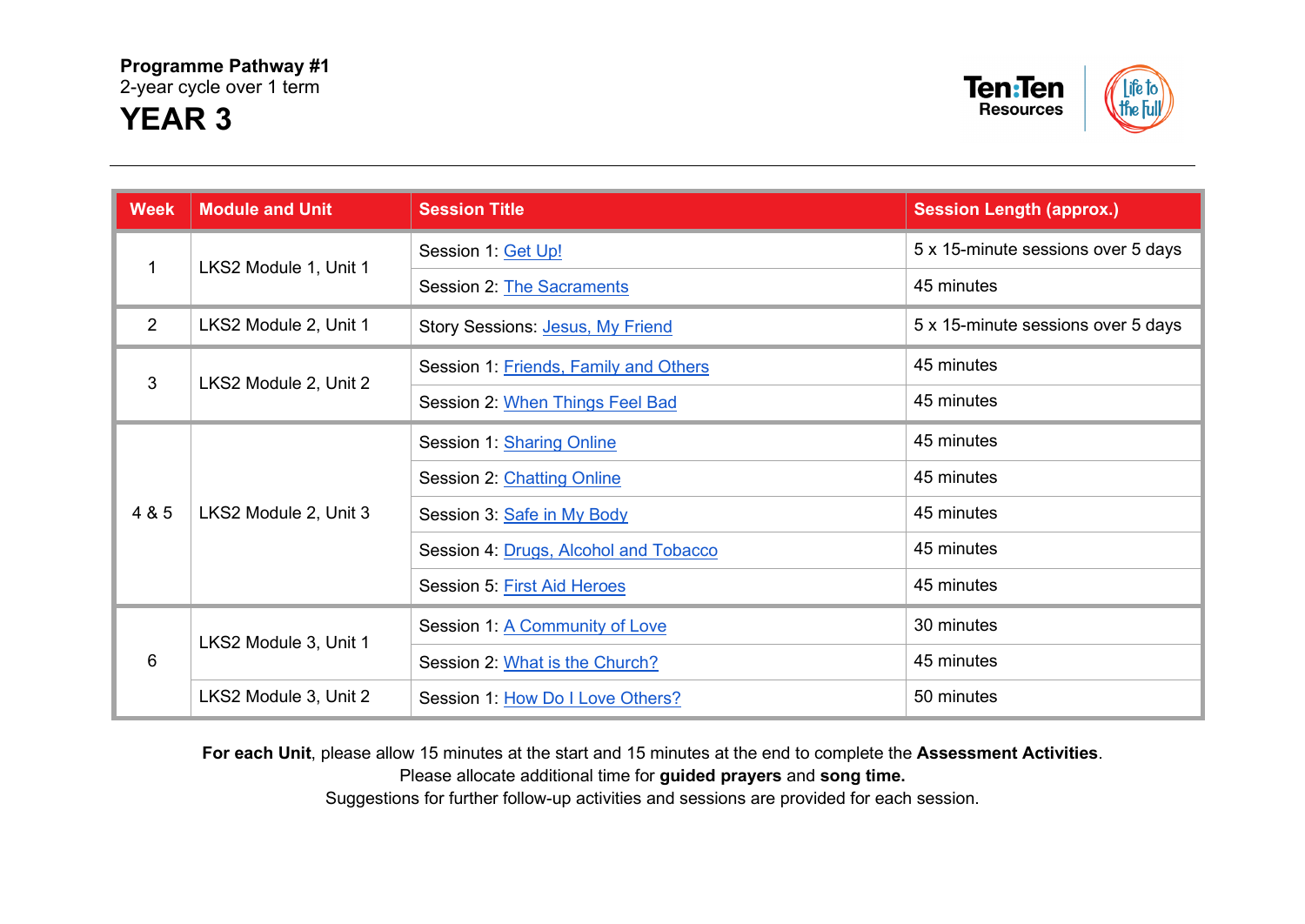

## **Week Module and Unit Session Title Session Length (approx.)** 1 LKS2 Module 1, Unit 1 Session 1: [Get Up!](https://www.tentenresources.co.uk/relationship-education-subscribers/the-programme/lks2-mod1/get-up/) 5 x 15-minute sessions over 5 days  $200 \times 1000$  Module 1, Unit 2 Session 1: [We Don't Have To Be The Same](https://www.tentenresources.co.uk/relationship-education-subscribers/the-programme/lks2-mod1/we-dont-have-to-be-the-same/) 45 minutes Session 2: [Respecting Our Bodies](https://www.tentenresources.co.uk/relationship-education-subscribers/the-programme/lks2-mod1/respecting-our-bodies/) 45 minutes Session 3: [What is Puberty?](https://www.tentenresources.co.uk/relationship-education-subscribers/the-programme/lks2-mod1/what-is-puberty/) 45 minutes 4 LKS2 Module 1, Unit 3

| 2 Q J          | LNOZ MOUDE 1, UTIILZ  | OBSSION J. WHALLS FUDBITY!                   | 40 IIIIIIUU G |
|----------------|-----------------------|----------------------------------------------|---------------|
|                |                       | Session 4: Changing Bodies                   | 45 minutes    |
|                |                       | <b>Session 5: Boy/Girl Discussion Groups</b> | 45 minutes    |
|                |                       | Session 1: What Am I Feeling?                | 45 minutes    |
| $\overline{4}$ | LKS2 Module 1, Unit 3 | Session 2: What Am I Looking At?             | 45 minutes    |
|                |                       | Session 3:   Am Thankful!                    | 45 minutes    |
| 5              | LKS2 Module 1, Unit 4 | Session 1: Life Cycles                       | 45 minutes    |
|                | LKS2 Module 3, Unit 1 | Session 1: A Community of Love               | 30 minutes    |
| 6              |                       | Session 2: What is the Church?               | 45 minutes    |
|                | LKS2 Module 3, Unit 2 | Session 1: How Do I Love Others?             | 50 minutes    |

**For each Unit**, please allow 15 minutes at the start and 15 minutes at the end to complete the **Assessment Activities**.

Please allocate additional time for **guided prayers** and **song time.**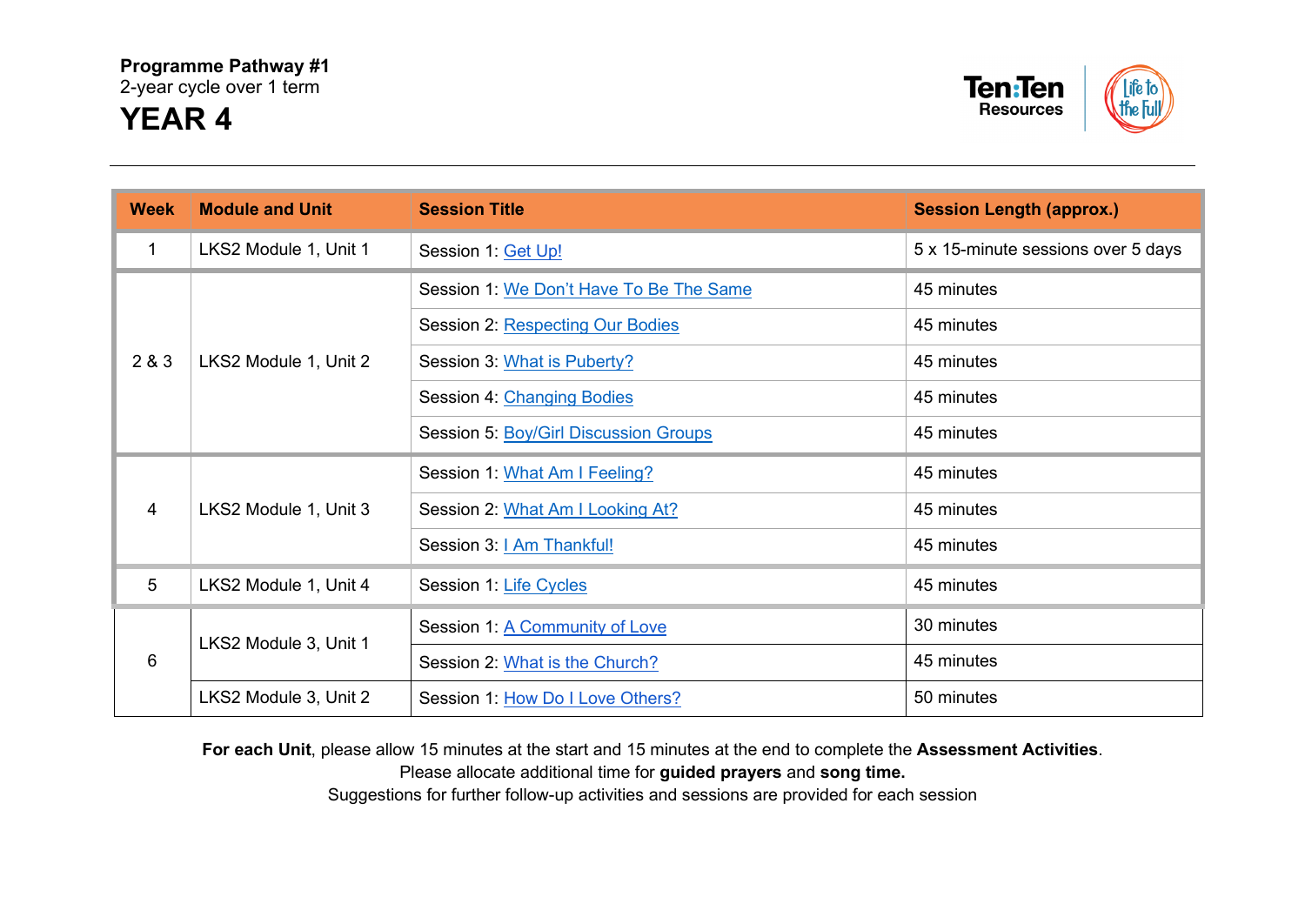

| <b>Week</b>    | <b>Module and Unit</b> | <b>Session Title</b>                     | <b>Session Length (approx.)</b>    |
|----------------|------------------------|------------------------------------------|------------------------------------|
| 1              | UKS2 Module 1, Unit 1  | <b>Story Sessions: Calming the Storm</b> | 5 x 15-minute sessions over 5 days |
| $\overline{2}$ | UKS2 Module 2, Unit 1  | Session 1: Is God Calling You?           | 45-60 minutes                      |
|                | UKS2 Module 2, Unit 2  | Session 1: Under Pressure                | 45-60 minutes                      |
| 3              |                        | Session 2: Do You Want a Piece of Cake?  | 45-60 minutes                      |
|                |                        | Session 3: Self-Talk                     | 45-60 minutes                      |
|                | UKS2 Module 2, Unit 3  | Session 1: Sharing Isn't Always Caring   | 45-60 minutes                      |
|                |                        | Session 2: Cyberbullying                 | 45-60 minutes                      |
| 3, 4 & 8 & 5   |                        | Session 3: Types of Abuse                | 45-60 minutes                      |
|                |                        | Session 4: Impacted Lifestyles           | 45-60 minutes                      |
|                |                        | <b>Session 5: Making Good Choices</b>    | 45-60 minutes                      |
|                |                        | Session 6: Giving Assistance             | 45-60 minutes                      |
| 6              | UKS2 Module 3, Unit 1  | Session 1: The Trinity                   | 45-60 minutes                      |
|                |                        | Session 2: Catholic Social Teaching      | 45-60 minutes                      |
|                | UKS2 Module 3, Unit 2  | Session 1: Reaching Out                  | 45-60 minutes                      |